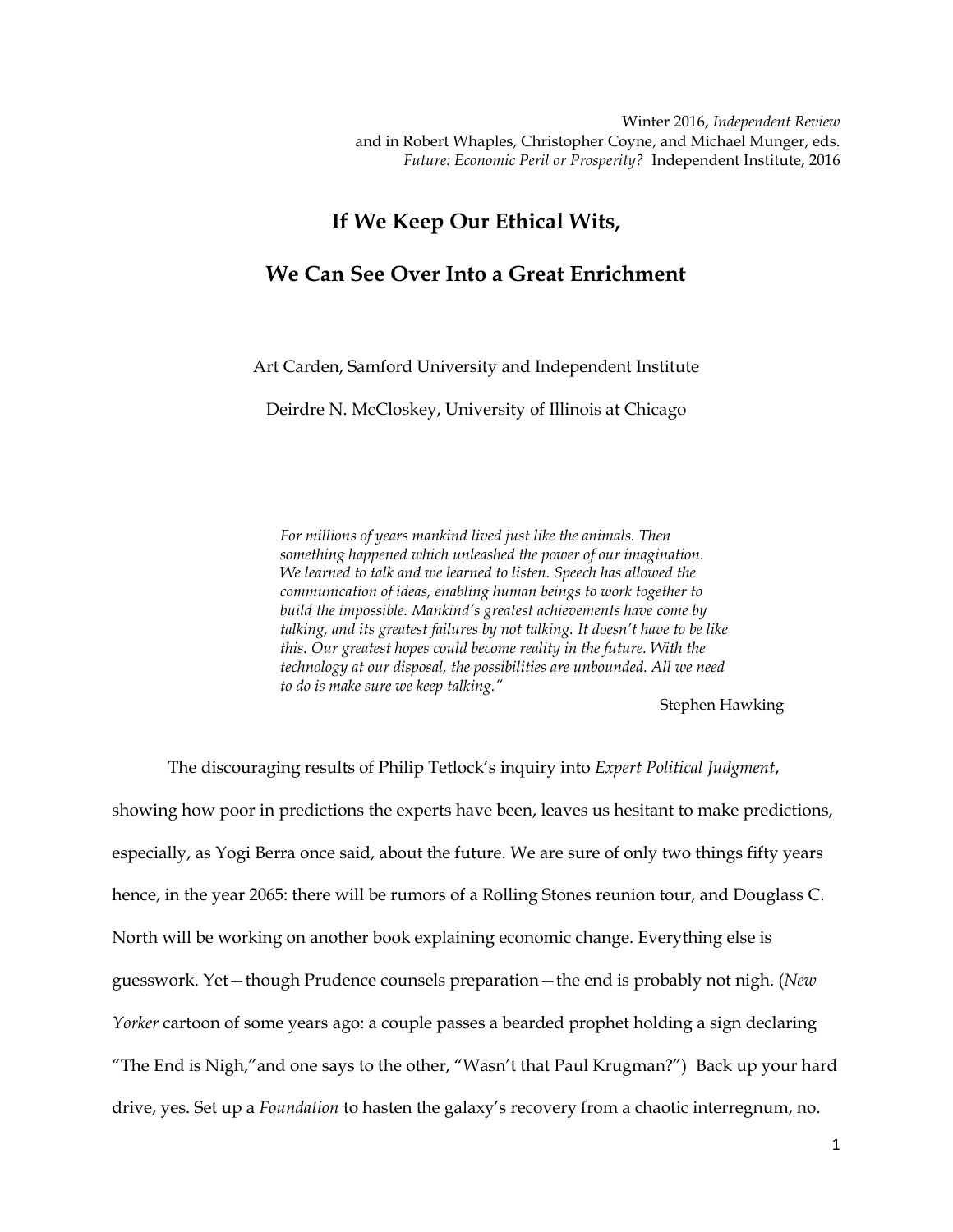Readers of McCloskey's just-completed trilogy on the "Bourgeois Era" will know that people are by historical standards astonishingly rich today because northwestern Europeans in early modern times slowly adopted what she calls "The Bourgeois Deal." "Let me get rich with a trade-tested betterment in the first act, and in the third I will make all *you* rich." People got richer not because of empire or investment or exploitation or institutional change, but because they changed their *ethics* and how they *talked* about betterment and competition and cooperation in trade-tested betterment. If people welcome betterment and competition and the amiable cooperation that both require, it turns out that they live longer, and mightily prosper in body and soul. The Deal worked wonders in Europe and its overseas extensions in the eighteenth and nineteenth centuries, surviving the clerisy's rebellion against bourgeois life after 1848, and even Europe's seventy-five-year suicide attempt, 1914-1989. It turned even places like Hong Kong, Taiwan, South Korea, and Singapore from economic backwaters. The outcome was the Great Enrichment—disdained on the socialist left and the conservative right—of a thirty- or *one-hundred*-fold increase since 1800 in the real incomes of the poorest among us. The Great Enrichment is nowadays causing in India and China humanity's largest exodus from poverty, and now even in parts of sub-Saharan Africa, such as Botswana.

The cause of the bourgeois betterments was an economic liberation and a sociological dignifying of, say, a barber and wig-maker of Bolton, son of a tailor, messing about with spinning machines, who died in 1792 as Sir Richard Arkwright, possessed of one of the largest bourgeois fortunes in England. The Industrial Revolution and especially the Great Enrichment after it came from the liberation of commoners from compelled service to a hereditary elite, such as the noble lord in the castle, or compelled obedience to a state functionary, such as the economic planner in the capitol. And it came from according honor to the formerly despised of

2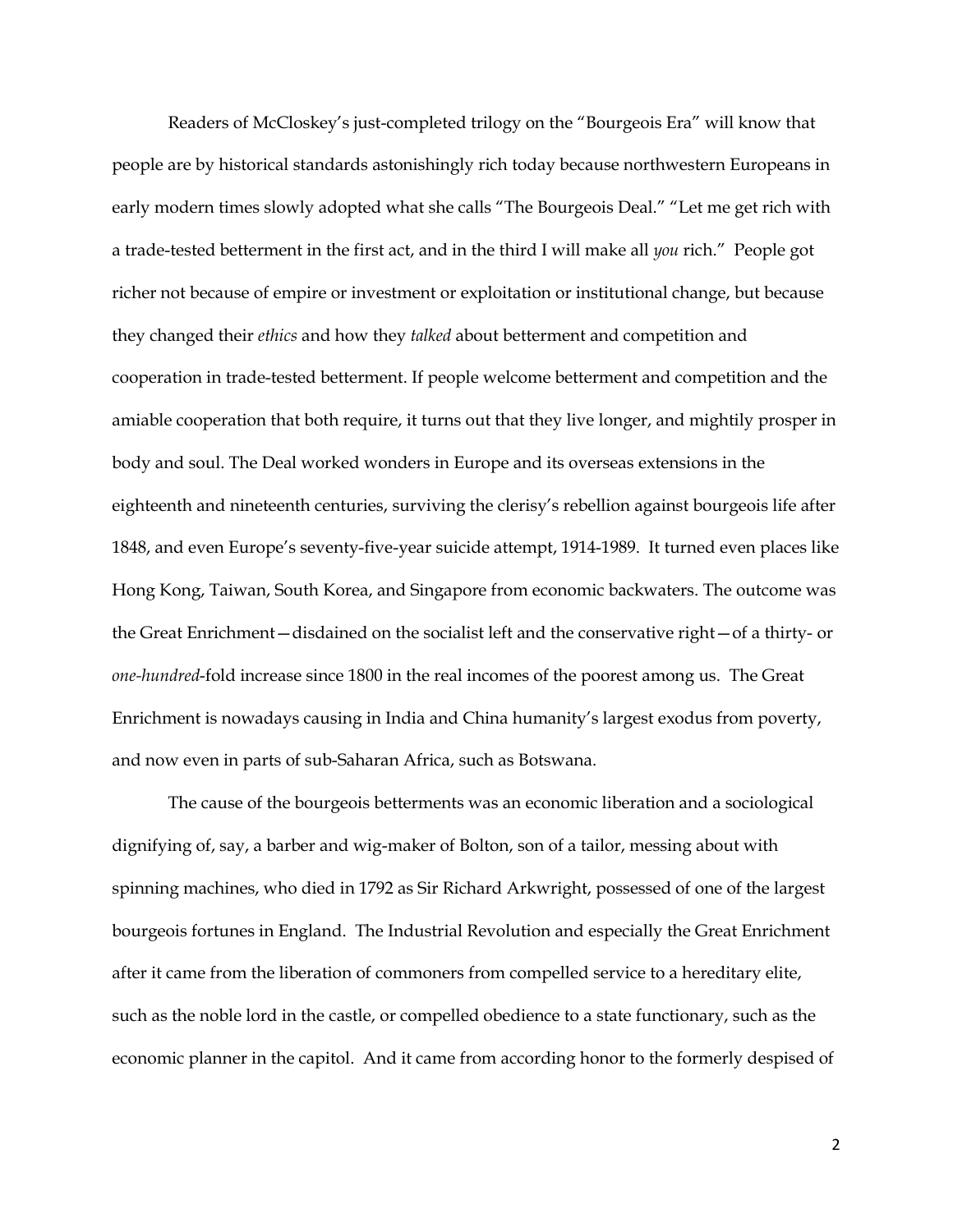Bolton—or of Ōsaka, or of Lake Wobegon—commoners exercising their liberty to relocate a factory or invent airbrakes.

In view of the importance of how people talk, the new and even more egalitarian technology, belying the recent pessimism of Robert Gordon and Tyler Cowen, is talk on the internet and the smart phone. As it gets cheaper, and as more minds once wasted in illiteracy and poverty join the Great Conversation, a bourgeois future looms. At a modest world growth rate of 3% per year, easily attainable with economic liberation and sociological dignifying in now tyrannical and hierarchical nations, the real per-capita income in the world, now at about \$33 a day, will quadruple by 2065 (in the year of the Rolling Stones Reunion Tour and North's latest), equal to US income now. Some will get richer faster than others, yet everyone will be much, much richer. Even with widening inequality of wealth and income—we don't think it will happen, but let the Pikettys have their say—there will be, as there has been in Germany and Japan since 1800, radically narrowing inequality of genuine comfort *in consumption*. Everyone will have indoor plumbing, the future cure for malaria, and university educations. Sub-Saharan Africa, with greater genetic variability than the rest of humankind, arising from what geneticists call the founder effect, will produce the new Rumis and Mozarts and Einsteins.

In their 2012 book *Abundance*, Peter Diamandis and Steven Kotler agree that the Great Enrichment is our future, because of the billions of people who will over the next decade or so connect to the internet. Our knowledge of human cognition is as yet of a meager and unsatisfactory kind. But it seems that the more we learn about neurodiversity—anticipated in Hayek's theories of knowledge— and the more spaces online and off we create in which people of all types can thrive in market-tested betterment, the richer we get, literally and figuratively. Online communication is sweet for introverts, and the explosion of internet communities and sub-communities and sub-sub-communities is sweet for people with unusual preferences. Who

3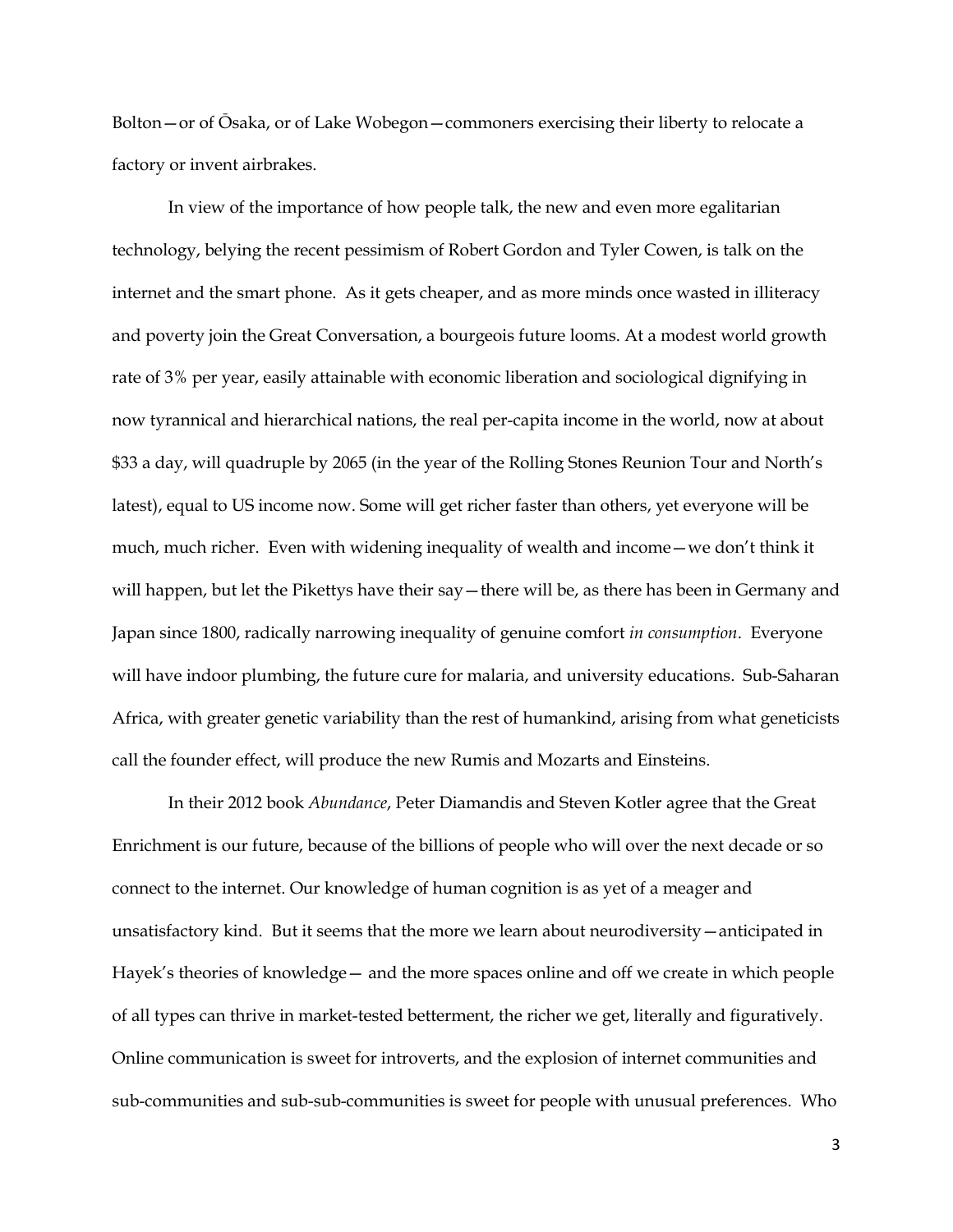would have guessed, for instance, that so many people love *elevators*? Carden wouldn't have before his N-year old son discovered the online Elevator Community on YouTube).

The Arab Spring demonstrated the power of social media, and also, in the face of the government's monopoly of violence, its limits. Yet where previous generations had information sanitized by parents, politicians, preachers, and professors the Generations Y and Z can check it with a few taps on a keyboard. In the virtual world anyone can self-author, self-create, selfpoliticize. It runs from the mundane (Minecraft videos) to the struggle for human rights —as exemplified by the "My Stealthy Freedom" Facebook page, which has an international following and which is part of an Iranian woman's pushback against compulsory hijab. The internet is even more of an equalizer than the printing of books or the democracy in church governance or the accidentally successful revolts and revolutions of the sixteenth through eighteenth century in northwest Europe. And those, after all, made the modern world.

Watch out, though. It's possible that the internet will be used to bring back the *anti*bourgeois revolution that spawned nationalism and socialism and (if you like those two, then:) national socialism. Yet we are hopeful that more people will want to emulate Steve Jobs, Elon Musk, and Milton Friedman than Kaiser Wilhelm, Stalin, and Noam Chomsky. Rest easy if the person on the plane next to you is reading on her Kindle *The Art of War*—or even *The Art of the Deal*—in order to become a better manager in a company that specializes in pine straw installation. Lose sleep only if she is reading even these books in order to better lead a revolution against the commercial social order or to make actual, non-metaphorical war, in a program of populism of the left or right.

As Adam Smith said, there is much ruin in a nation, and governments are not getting notably better at managing the people's money. The social-engineering notion that the government's responsibility is to internalize externalities and provide public goods is a mite

4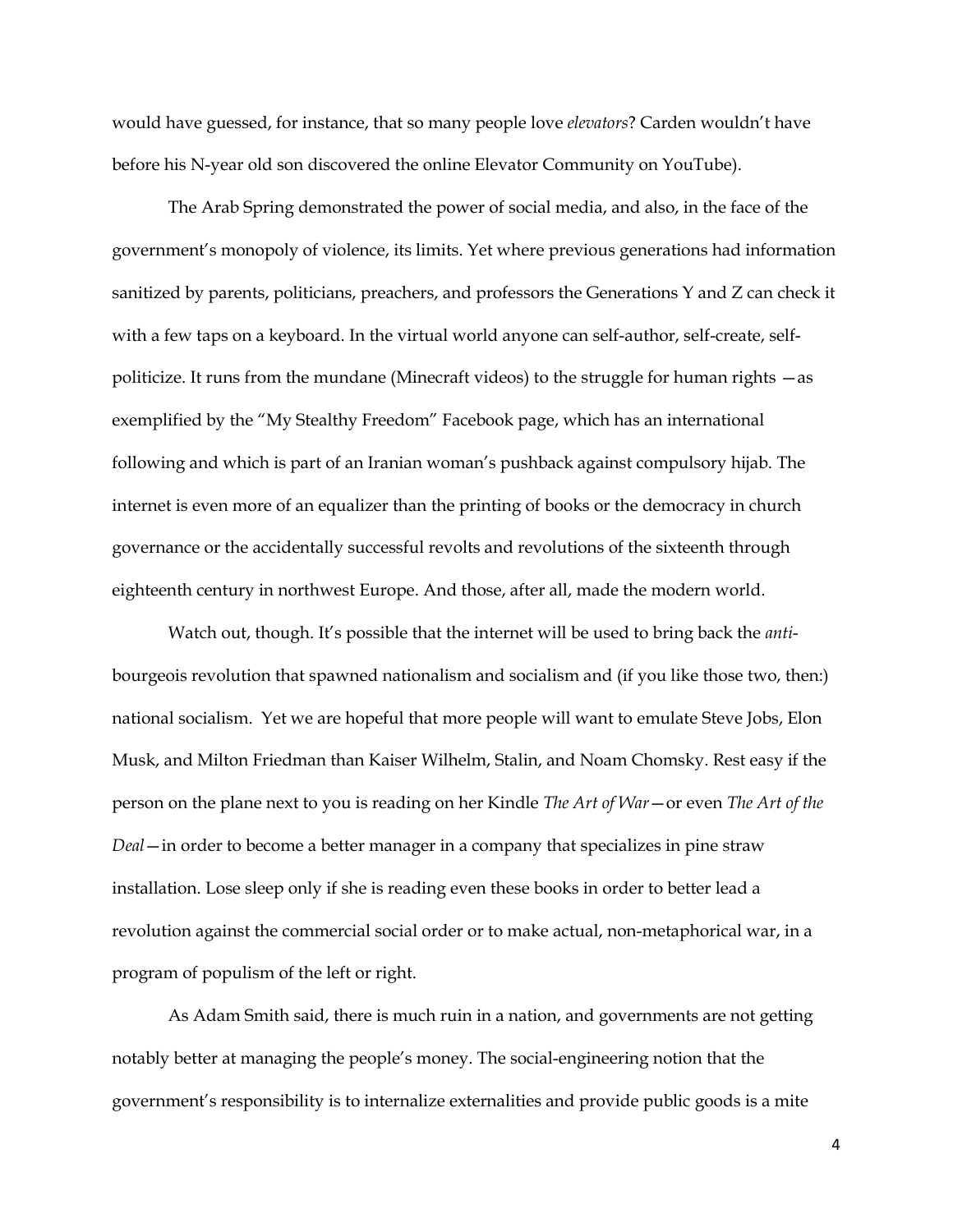better, to be sure, than the frankly extractive notions of earlier times, the Aristocratic Deal: "You honor me, an aristocrat by natural inequality, and give me the liberty to extract rents from you in the first act, and in the second and in all subsequent acts. I forbid you under penalty of death to seek competitive 'protection.' By the third act of the zero-sum drama, if you have behaved yourself, and have pulled your forelock or made your curtsey as I ride by, I will not at least have slaughtered you." As an economic historian put it, reacting in 1971 to the claim by an economic theorist that feudal lords had offered "protection" to peasants, rather similar to the claims of internalizing externalities and providing public goods in recent times, "The possibility that the main, if not the only, danger against which the peasant very frequently was in need of protection was the very lord is not mentioned." The government are in most countries beyond northern Europe "the very lord." Look at the unhappy results of the the zero-sum worldview of politicians and pundits, quite sure from the left that foreigners will take our jobs or quite sure from the right that prosperity for some relies on poverty for the many.

Yet with Marx and Engels we remain optimistic that there are enormous productive powers slumbering in the lap of social labor, led by the bourgeoisie, and that with a little luck even the government can't stop it. We are therefore, like Matt Ridley, rational optimists. One would have expected the Stephen Hawking remark at the beginning of our essay to come from an address to an august non-profit body like the Royal Society. But it comes from a 1994 British Telecom commercial, and was sampled in Pink Floyd's song "Keep Talking"—which was in turn part of an album that preceded one of the largest and most commercially successful tours of all time. Of such things—commerce and betterment, supported by praise for bourgeois virtues—we urge you: keep on talkin'.